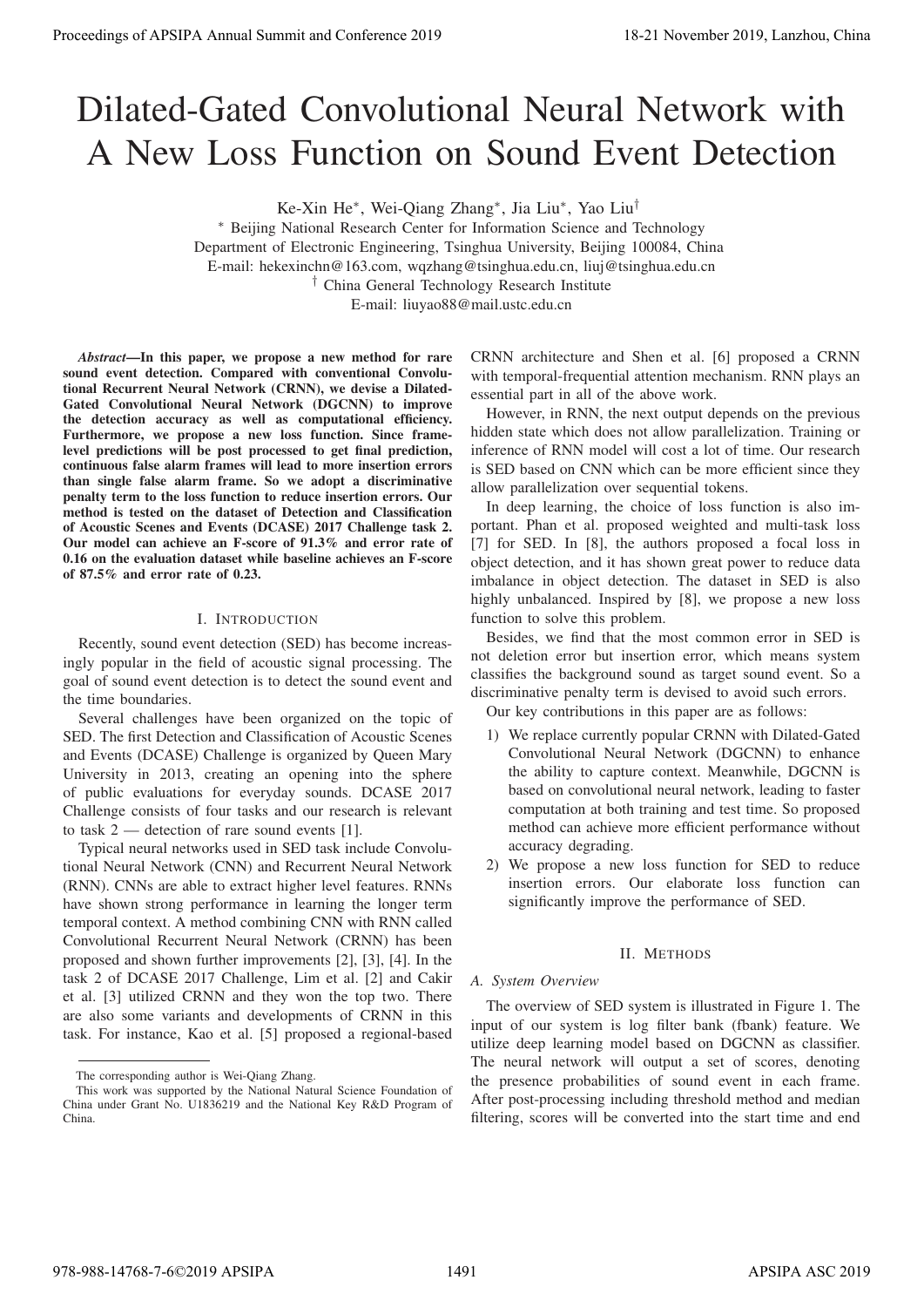

Fig. 1. Overall architecture of proposed system.



Fig. 2. Illustration of  $3\times3$  convolution kernels with different dilation rates as 1, 2 and 4.

time of the target events. During training, a new loss function is applied to enhance the classification capability of our model.

## *B. Dilated-gated Convolutional Neural Network*

In this subsection, we will introduce dilated convolution, gated convolution and their combination.

Dilated convolution is devised to exponentially expand the receptive field with linearly increasing number of parameters. It has been demonstrated in context aggregation with significant improvement of accuracy [9]. The specific formula of dilated convolution is:

$$
y(m, n) = \sum_{i=1}^{M} \sum_{j=1}^{N} x(m + r * i, n + r * j) w(i, j)
$$
 (1)

where  $x(m, n)$  is a 2-D signal,  $y(m, n)$  is the output of dilated convolution with the dilation rate r and a filter  $w(i, j)$ . Dilated convolution is equivalent to a normal convolution when  $r = 1$ .

Dilated convolution works by introducing "holes" [10] in the kernels. It is equivalent to a convolution with a larger filter derived from the original filter by dilating it with zeros. Compared with normal convolution, dilated convolution is powerful in learning longer term temporal context. For example, three stacked normal convolution layers with  $3 \times 3$ kernel size only have  $7 \times 7$  receptive fields. However, as shown in Figure 2, three stacked dilated convolution layers with dilation rate 1, 2 and 4 have  $15 \times 15$  receptive fields. The larger receptive fields, the stronger ability to learn longer term temporal context.

Gated Convolutional Neural Network (GCNN) is proposed by Dauphin in [11] to train language model. It utilizes gated



Fig. 3. Illustration of Dilated-Gated convolutional block.

units which are similar to RNN to control information flow to the next layer. But compared with RNN, it greatly improves the computational efficiency of networks. In GCNN, the output of the convolutional layer is divided into A and B. A is modulated with gated weights  $\sigma(B)$ , where  $\sigma(\cdot)$  is sigmoid activation.

We apply the dilated convolution to gated unit in GCNN. We called this new network DGCNN, which supports exponential expansion of the receptive field without loss of resolution or coverage.

The structure of dilated-gated convolutional block is illustrated in Figure 3. The input of this structure  $I$  will pass 2 architectures of 3 dilated convolution layers, turning to two tensors A and B. The dilation rate of the three layers are 1, 2, 4 respectively. Then  $B$  passes through sigmoid activation function and multiplies with A by element-wise. Meanwhile, in order to enable stronger performance, we add residual connections from the input I to the output of DGCNN. Residual network is introduced to avoid vanishing gradient problem [12].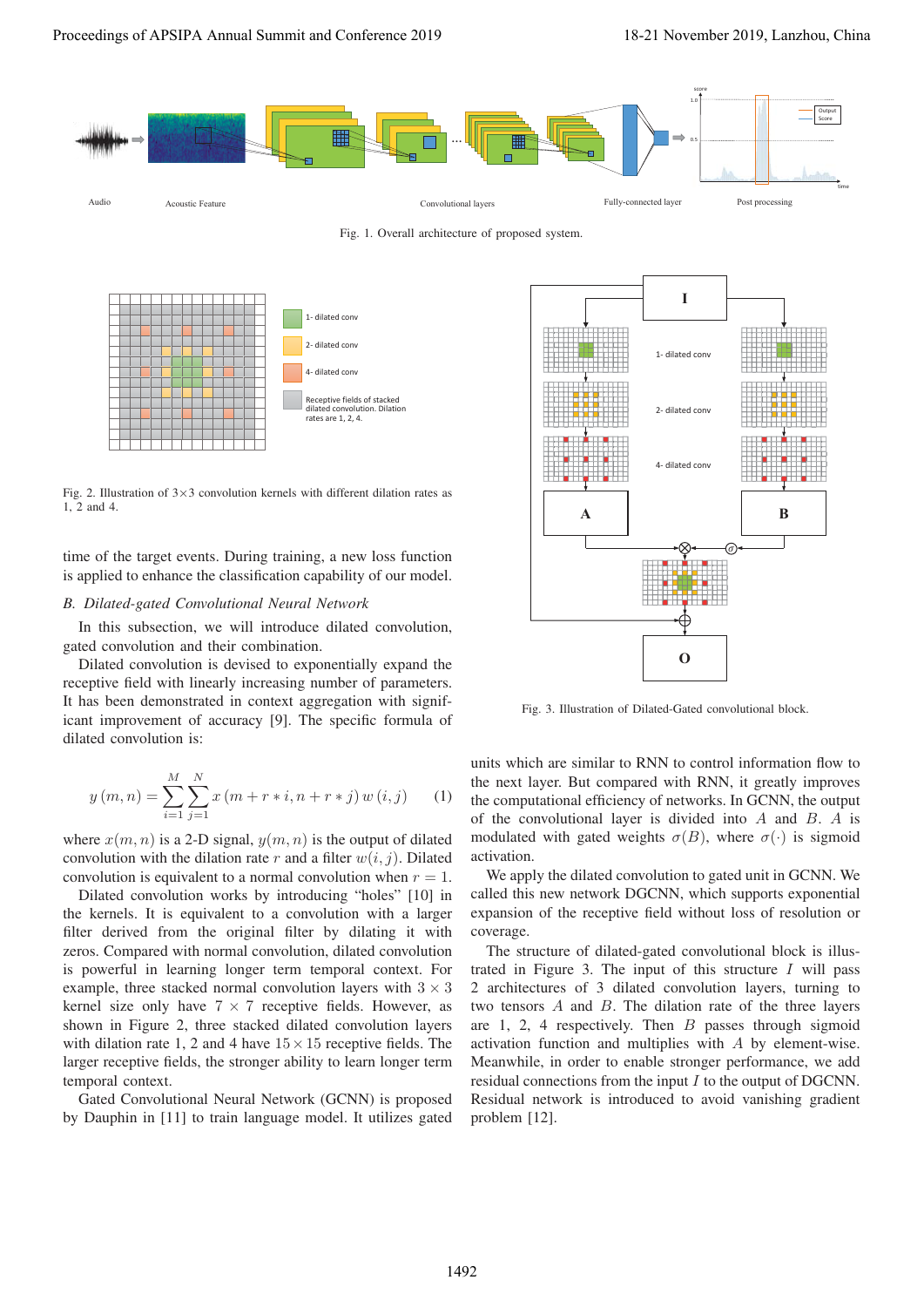The specific formula of DGCNN is:

$$
A = I * W_1 + b_1 \tag{2}
$$

$$
B = I * W_2 + b_2 \tag{3}
$$

$$
O = I + A \otimes \sigma(B) \tag{4}
$$

where  $W_1, W_2$  represent convolutional kernel values, and  $b_1, b_2$  represent biases.  $\otimes$  represents element-wise production.  $\sigma(\cdot)$  is a sigmoid function.

## *C. A New Loss Function*

In SED task, our system will output a set of scores. After post-processing, scores will be converted into the start time and end time. We use the threshold method to get the prediction of each frame. Then the median filtering on predictions is applied to reduce interference from background noise. The longest continuous positive sequence is considered as the target event.

If false alarm occurs in a single frame, this mistake can be avoided with a filter. But if false alarms occur in a continuous sequence, it may be difficult to avoid with a filter. Sometimes the system may detect a long sequence of false alarms as sound event. So we think that a single-frame false alarm should be treated differently with a continuous long sequence of false alarms.

To tackle this problem, we devise a discriminative penalty term to avoid continuous misclassifications. In our architecture, each frame will output a vector through convolutional layers. This vector can be considered as the feature vector of this frame. We set a parameter  $n$ , to count the Jaccard similarity coefficient [13] of false alarm frame with adjacent  $n$ frames as our penalty term. In an ideal case, there are only two impulses in the outputs of our system: the beginning and the end of target events. So we should try to smooth the outputs of our system. The specific formula of the discriminative penalty term is as follows:

$$
C = \sigma \left( \sum_{i=0}^{N} \sum_{j=x-n}^{x+n} J(Q_x, O_j) \left( 1 - y^{(i)} \right) \hat{y}^{(i)} \right)
$$
 (5)

$$
J(O_1, O_2) = \frac{\sum_i \min(O_{1i}, O_{2i})}{\sum_i \max(O_{1i}, O_{2i})}
$$
 (6)

where  $O_x$  represents the output of DGCNN,  $O_{1i}$  and  $O_{2i}$  are the *i*-th element of  $O_1$  and  $O_2$ . Jaccard similarity coefficient  $J \in [0, 1]$ . The larger the jaccard coefficient value, the higher the sample similarity.  $y^{(i)}$  represents label, and  $\hat{y}^{(i)}$  represents prediction value. In experiments, the value of  $n$  is 10. Adding C to loss function can avoid most continuous false alarms.

Futhermore, SED is a task with unbalanced dataset. To mitigate data imbalance, the common method is to set different weight coefficients to different classes. While weight coefficients balance the importance of positive and negative samples, it does not differentiate between easy and hard samples. Due to data imbalance, negative samples contribute a lot to the loss function. But most of those negative samples are easily classified and cannot provide enough information for classification. So we should focus more on the negative samples that can not give a correct prediction easily (hard sample). We utilize a power function  $y^{\gamma}$  as weight coefficient to mitigate data imbalance. This loss function is similar to focal loss [8]. The specific formula of loss function is as follows:

$$
L = -\frac{1}{N} \sum_{i=1}^{N} [w_p y^{(i)} \log(\hat{y}^{(i)}) + (1 - y^{(i)})(\hat{y}^{(i)})^2 \log(1 - \hat{y}^{(i)})]
$$
(7)

where  $y^{(i)}$  represents label, and  $\hat{y}^{(i)}$  represents prediction value.  $w_p$  is the weight for positive samples. The value of  $w_p$  is 5.  $(\hat{y}^{(i)})^2$  means greatly reducing the loss from easy negative samples.

In SED task, the positive samples are usually labeled 1 and negative samples are labeled 0. However, this method of notation cannot reflect the weight of each positive samples accurately. Because the samples close to target event center and those far from target event center are treated equally. But in fact, sound events almost appear with blurred boundaries, and it is hard to distinguish them from the background clutters. This issue is more pronounced for short sound event. So we should focus more on the center of target events and pay less attention to the margin. In order to implement this idea, we give larger weights to those frames around the event center in the loss function. The improved loss function is: Proceeding of APSIPA Annual Summit and Co-Clear and Summit and Summit and Summit and Summit and Summit and Summit and Summit and Summit and Summit and Summit and Summit and Summit and Summit and Summit and Summit and Summ

$$
L = -\frac{1}{N} \sum_{i=1}^{N} [w_p y^{(i)} \log(\hat{y}^{(i)}) +
$$
  
(8)

$$
(1 - y^{(i)})(\hat{y}^{(i)})^2 \log(1 - \hat{y}^{(i)}) \rvert * \lambda_{ca}
$$

$$
\lambda_{ca} (I) = \frac{k}{\sqrt{2\pi}\sigma} \exp\left(-\frac{(I - \mu_c)^2}{2\sigma^2}\right)
$$
(9)

where  $y^{(i)}$  represents label, and  $\hat{y}^{(i)}$  represents prediction value. *I* is the index of current frame,  $\mu_c$  represents the index of central frame of events. We set  $\sigma$  to 10.  $\lambda_{ca}$  makes network focus more on the center of target events.

#### III. EXPERIMENTS

#### *A. Dataset*

We demonstrate our proposed system on the dataset [14] provided by DCASE 2017 Challenge task 2. The dataset is divided into development dataset and evaluation dataset. We use a subset of the development dataset to train and another subset to optimize our model. Finally we evaluate our system on the evaluation dataset. Dataset consists of isolated sound events for each target class and recordings of everyday acoustic scenes to serve as background. Target sound events include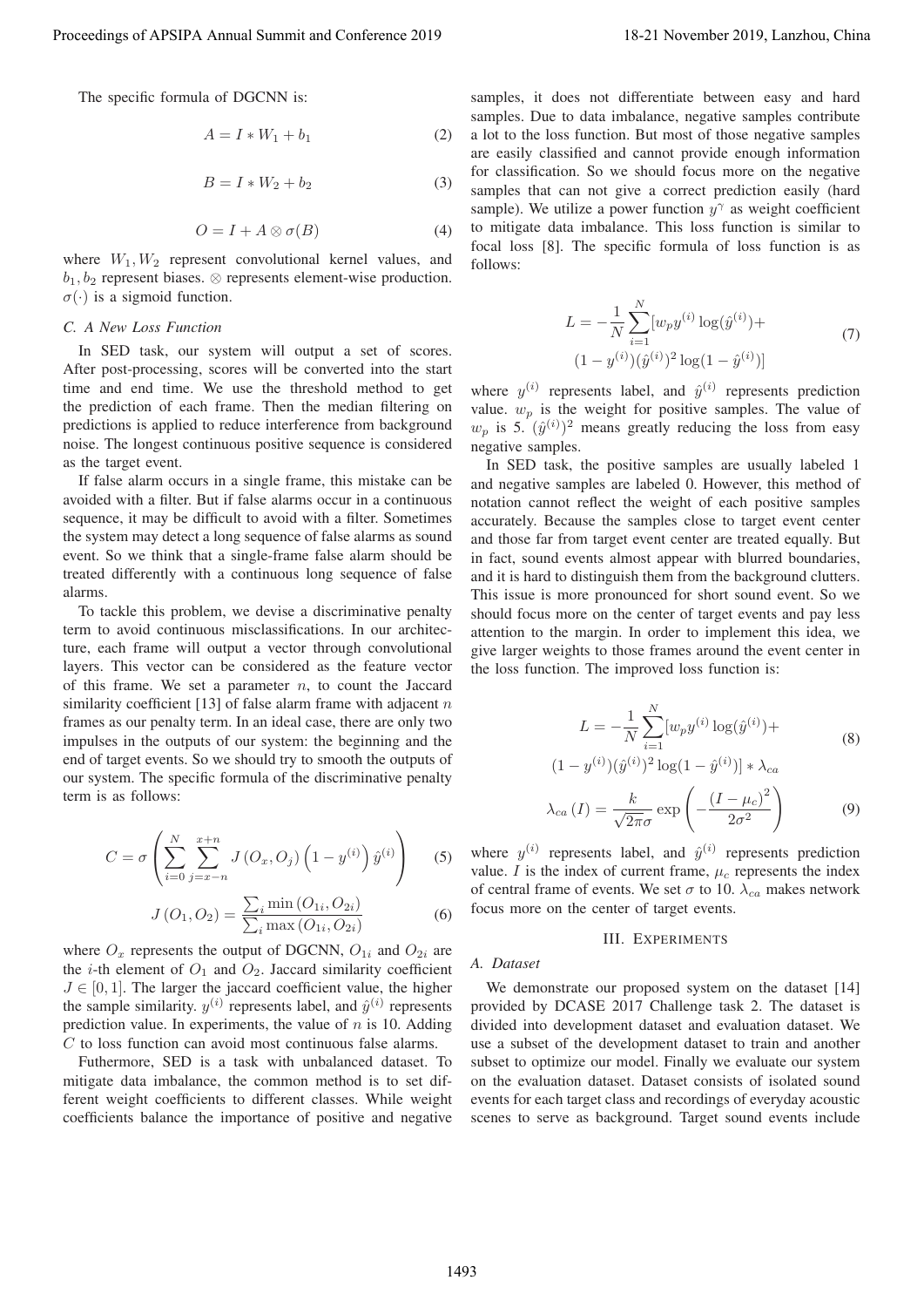

Fig. 4. Illustration of how our methods work. (a) The output of GCNN. (b) The output of DGCNN. (c) The output of DGCNN with new loss function. False alarm errors occur in the dotted box, and the discriminative penalty term is high in this area.

baby crying, glass break and gunshot. The background audio material consists of recordings from 15 different audio scenes.

The synthesizer is provided by DCASE challenge, and we use it to generate the training set. The mixing eventto-background ratios (EBR) are -6, 0 and 6 dB. The event occurrence probability is set to 0.9. The generated training set has 3000 monaural mixed audios with 44,100 Hz and 24 bits for each target class, and each mixture contains one target event or no events.

#### *B. Experiment Setup*

We use fbank as the acoustic feature. It has been widely used in SED with deep neural networks and has good performance [15], [4]. Each audio sample is divided into 40 ms frames with 50% overlap and 128 log mel-band energy features are extracted from the magnitude spectrum of each frame. Finally, each feature is normalized to zero mean and unit standard deviation.

TABLE I MODEL STRUCTURE AND PARAMETERS OF PROPOSED NETWORK.

| Input $128 \times 1500 \times 1$                 | Output size |
|--------------------------------------------------|-------------|
| Conv (kernel: [5, 5, 32])                        | 128,1500,32 |
| BN-ReLU-Dropout(0.2)-Maxpooling( $4 \times 1$ )  | 32,1500,32  |
| Conv (kernel: [3, 3, 64])                        | 32,1500,64  |
| BN-ReLU-Dropout(0.2)-Maxpooling( $4 \times 1$ )  | 8,1500,64   |
| Dilated-Gated Conv (kernel: [3, 3, 64])          | 8,1500,64   |
| BN-ReLU-Dropout(0.2)-Maxpooling( $4 \times 1$ )  | 2,1500,64   |
| Gated Conv (kernel: [3, 20, 64])                 | 2,1500,64   |
| BN-ReLU-Dropout(0.2)-Maxpooling( $2\times1$ )    | 1,1500,64   |
| Fully-connected(unit num: 64) -ReLU-Dropout(0.2) | 1500,64     |
| Fully-connected(unit num: 1)                     | 1500,1      |

The proposed network consists of two main parts: convolutional layers and fully-connected layers. Convolutional layers consist of two normal CNNs, a dilated-gated convolutional block and a gated convolutional layer. The output of each convolutional layer is followed by batch normalization [16], a ReLU activation unit [17] and a dropout layer [18]. Then a max-pooling layer is applied to keep some important features. Then two fully-connected layers are used to combine extracted features and output a set of scores. The structure of proposed network is shown in Table 1 along with parameters.

TABLE II PERFORMANCE ON DEVELOPMENT DATASET, IN TERMS OF DELETION ERRORS AND INSERTION ERRORS. (1) DGCNN: DILATED-GATED CONVOLUTIONAL NEURAL NETWORK. (2) PROPOSED: DGCNN WITH NEW LOSS FUNCTION.

|                                                                                             | babycry |      |    | glassbreak |      |                                        | gunshot |      |      |
|---------------------------------------------------------------------------------------------|---------|------|----|------------|------|----------------------------------------|---------|------|------|
|                                                                                             | Del.    | Ins. | ER | Del.       | Ins. | ER                                     | Del.    | Ins. | ER   |
| DGCNN $\vert$ 0.08 0.09 0.16 $\vert$ 0.02 0.03 0.05 $\vert$ 0.12 0.12                       |         |      |    |            |      |                                        |         |      | 0.23 |
| Proposed $\begin{array}{ c c c c c c } \hline 0.07 & 0.06 & 0.13 & 0.02 \hline \end{array}$ |         |      |    |            |      | $0.02 \quad 0.04 \mid 0.11 \quad 0.09$ |         |      | 0.20 |

TABLE III PERFORMANCE ON DEVELOPMENT DATASET, IN TERMS OF ER AND F1. (1) GCNN: GATED CONVOLUTIONAL NEURAL NETWORK. (2) DGCNN: DILATED-GATED CONVOLUTIONAL NEURAL NETWORK. (3) PROPOSED: DGCNN WITH NEW LOSS FUNCTION.

|                   |      | babycry |      | glassbreak | gunshot |      | average |      |
|-------------------|------|---------|------|------------|---------|------|---------|------|
|                   | ER   | F1      | ER   | F1         | ER      | F1   | ER      | F1   |
| GCNN <sup>a</sup> | 0.19 | 90.4    | 0.06 | 97.0       | 0.27    | 86.1 | 0.17    | 91.2 |
| <b>DGCNN</b>      | 0.16 | 91.8    | 0.05 | 97.4       | 0.23    | 87.3 | 0.15    | 92.2 |
| Proposed          | 0.13 | 93.3    | 0.04 | 97.7       | 0.20    | 89.2 | 0.12    | 93.4 |

<sup>a</sup> In GCNN, we replace dilated-gated convolutional layer in DGCNN with a gated convolutional layer.

Adam [19] is adopted for gradient based optimization. The initial learning rate is 0.001 and the batch size is 64. We train the classifiers for 100 epochs.

## *C. Evaluation Metrics*

The evaluation metrics for the task are event-based error rate (ER) and F1-score calculated using onset-only condition with a collar of 500 ms. ER is the sum of deletion and insertion error. F1-score is the harmonic average of precision and recall. Sed eval toolbox is provided by the challenge to evaluate our system. More details of the evaluation metrics can be found in [20].

# *D. Experimental Results*

We compare our proposed system with DGCNN on development dataset, in terms of deletion errors and insertion errors in Table 2. Compared with DGCNN, the insertion errors of proposed system decrease greatly.

The results of our methods and other methods, in terms of ER and F1-score, are given in Table 3 and Table 4. Our best system outperforms most systems except the method ranked 1st in the challenge. We think the reasons leading to this results